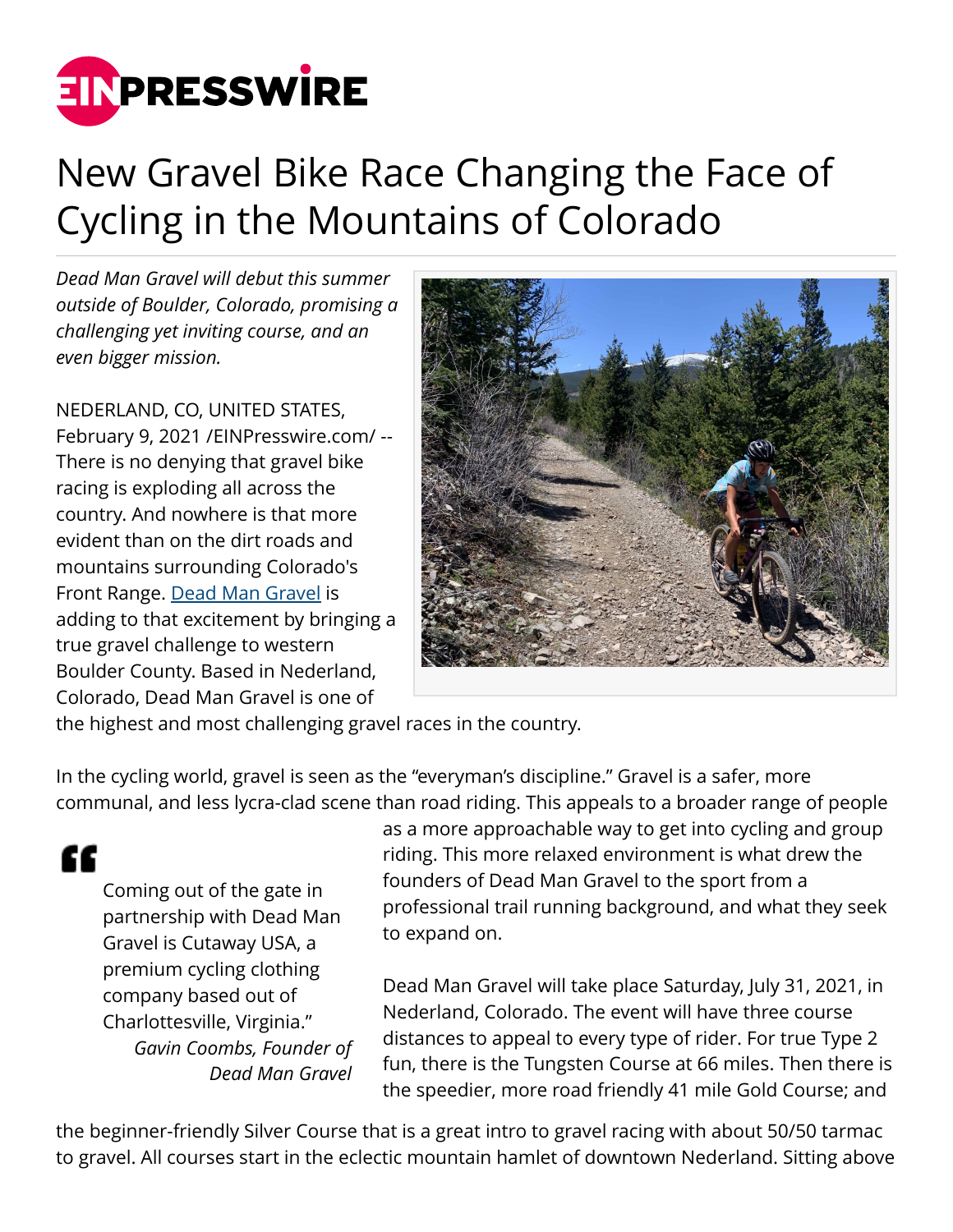8000-feet at the base of the Indian Peaks Wilderness, it is the perfect launching point for any endurance event.

Dead Man Gravel believes that more people should be brought into the sport, not excluded.

That includes womxn, BIPOC, LGBTQIA+, and differently abled athletes. That is why Dead Man Gravel is partnering with organizations like Ride for Racial Justice and **[Sharktooth Cycling](http://sharktoothcycling.com/)**. These two non-profits are doing incredible work in bringing new, and typically disadvantaged, athletes into the sport by helping to increase awareness and reduce barriers to entry. Dead Man Gravel's board of advisors is actively working to decrease barriers and increase access to all riders, including providing early and discounted registration for womxn and BIPOC athletes and providing equal prize money and representation on the starting line. Dead Man Gravel is also partnering with Ride for Racial Justice to give several athletes of color a spot on the starting line, personalized coaching, and basic gear.

"I'm so excited to be able to share all that Nederland and the Peak to Peak area has to offer, especially when it comes to having fun riding bikes on our amazing network of gravel roads," said Gavin Coombs, founder of Dead Man Gravel. "This is going to be a fantastic event that hopefully helps continue to move the needle for increasing diversity and inclusivity in cycling, and giving people another much needed summer gravel race event outside of Boulder."

Coming out of the gate in partnership with Dead Man Gravel is [Cutaway USA,](https://www.cutawayusa.com/) a premium cycling clothing company based out of Charlottesville, Virginia. Inspired by their location in the heart of the Blue Ridge Mountains, Cutaway clothing is known for design, color, innovation, craftsmanship, and attention to detail. Cutaway USA is an outdoor industry leader in cycling kit design for cyclists, triathletes, and runners. Cutaway's custom program is further known for its customer service, flexibility to meet a team's specific needs, and ability to provide unique services such as an online team store to streamline the ordering process.

"We're excited to work with Dead Man Gravel as they represent two things we hold dear at Cutaway USA: a desire to explore, and to share that exploration with as many people as possible," said Cutaway founder Phillip Robb. "We look forward to partnering with one of the new challenging gravel races that showcases the best that their hometown has to offer. Rooted in east coast exploration and gravel riding, Cutaway is excited to see the continued growth of gravel across the US and especially excited to partner with such a unique event in Colorado."

Additional sponsors and partners for Dead Man Gravel in year one include: Carbo Rocket and Eldora Mountain Resort at a Silver Level sponsorship; Megan Hottman Law Office, Kim Hullet Real Estate Broker Associate at Porch Light Realty, and Knotted Root Brewing at a Bronze Level; Pure Power Botanicals, Weller CBD and Panaracer Tires at a Community Level; and Elevation Outdoors is the event's official Media Partner.

Media and Influencers interested in attending the race and our pre-race media and VIP events,